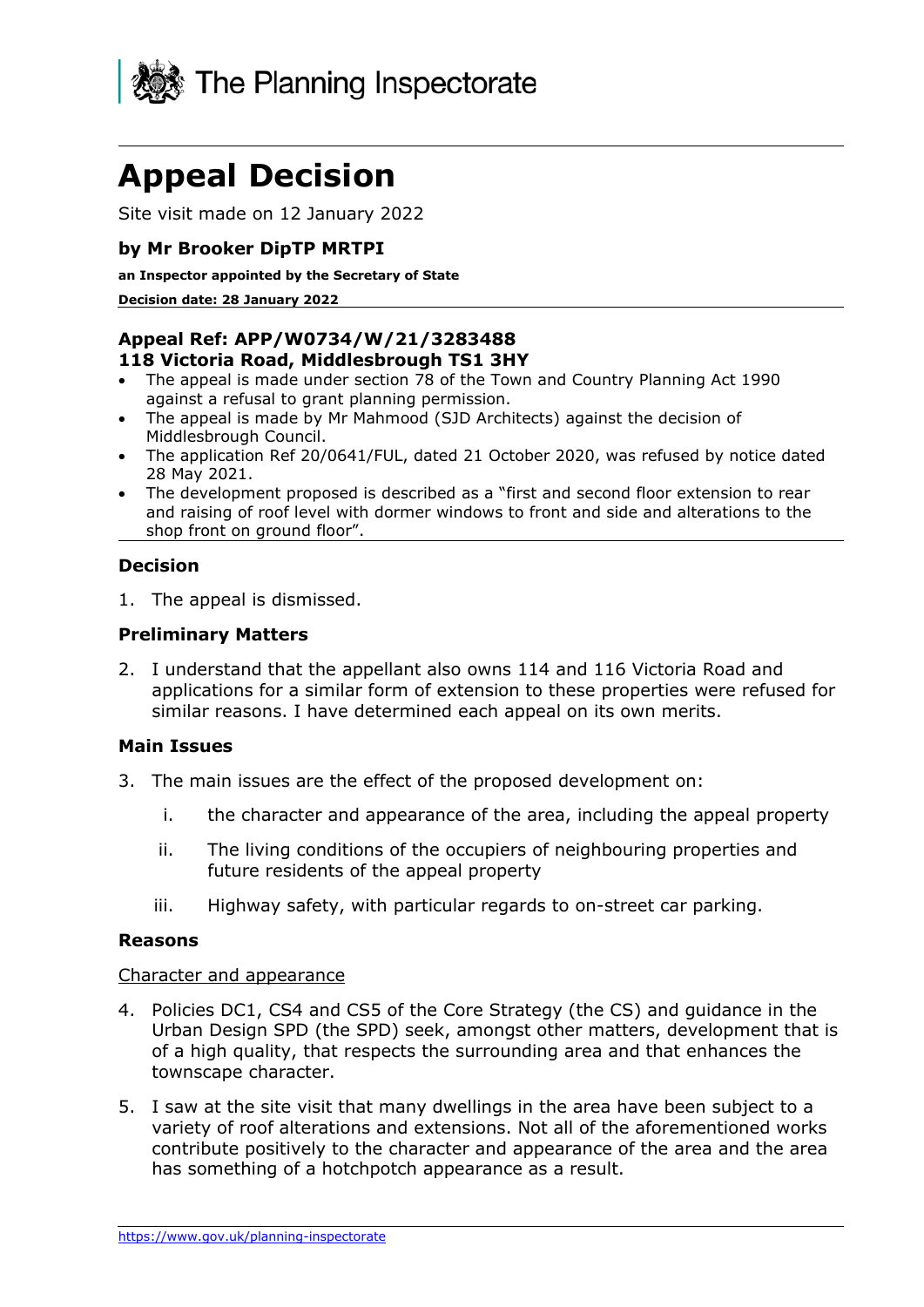- 6. The appellant details that the appeal scheme consists of "the raising of the eaves level at the front of the property by 1m, along with raising the existing mock Dutch gable. To the rear is a first and second floor extension, with dormer to the side (fronting Acton Street)". I note that such works are also proposed in respect of Nos 114 and 116.
- 7. Within the context of the surrounding properties, and in the knowledge that similar works are proposed in respect of the attached properties, together the proposed roof alterations would not appear out of place and it is my planning judgment that in this respect the appeal scheme would not harm the character and appearance of the area. If implemented individually, the proposed roof alterations would appear as a prominent and incongruous feature harming the character and appearance of the area.
- 8. The substantial rear extension would occupy a prominent and highly visible position on the junction of Victoria Road and Acton Street. As a result of the tall and expansive walls of the side and rear elevations that largely fill the appeal site, the proposed extension would appear as a prominent and incongruous feature within the local area. While I saw at the site visit that other corner properties had elements of rear extensions, those that I saw were of a much smaller scale and did not persuade me as to the acceptability of the appeal scheme.
- 9. As such I find that the appeal scheme would harm the character and appearance of the area, including the appeal property contrary to Policies DC1, CS4 and CS5 of the CS and guidance set out in the SPD.

# Living Conditions

- 10. Policies DC1, CS4, CS5 of the CS and guidance in the SPD seek, amongst other matters, to secure development of a high quality that respects its context and residents.
- 11. The submitted plans show that, as per the existing situation, the appeal scheme incorporates no outside amenity space. While I note that the appeal property is a terraced property in an existing urban area with some access to public open space, it is not unreasonable for residents to expect to have some usable private outside space and the appeal scheme would result in an albeit modest increase in occupancy of the appeal property.
- 12. Furthermore, as a result of the appeal scheme, I note that windows of the existing first and second floor bedrooms to the rear of the property would be substantially enclosed by the enlarged rear extension. These windows would be further enclosed by the appeal scheme submitted in respect of No.116, were that development to proceed. Thereby resulting in a poor outlook for future residents.
- 13. The appellant has detailed that the windows face towards the north, reference is also made to the SPD, the minimum distances required and that bedrooms are not considered to be primary bedrooms. I note however that the minimum distances detailed in the SPD relate to the protection of privacy rather than outlook.
- 17. On the basis of the evidence before me and my observations on site, I find that the appeal scheme would fail to provide adequate living conditions for the